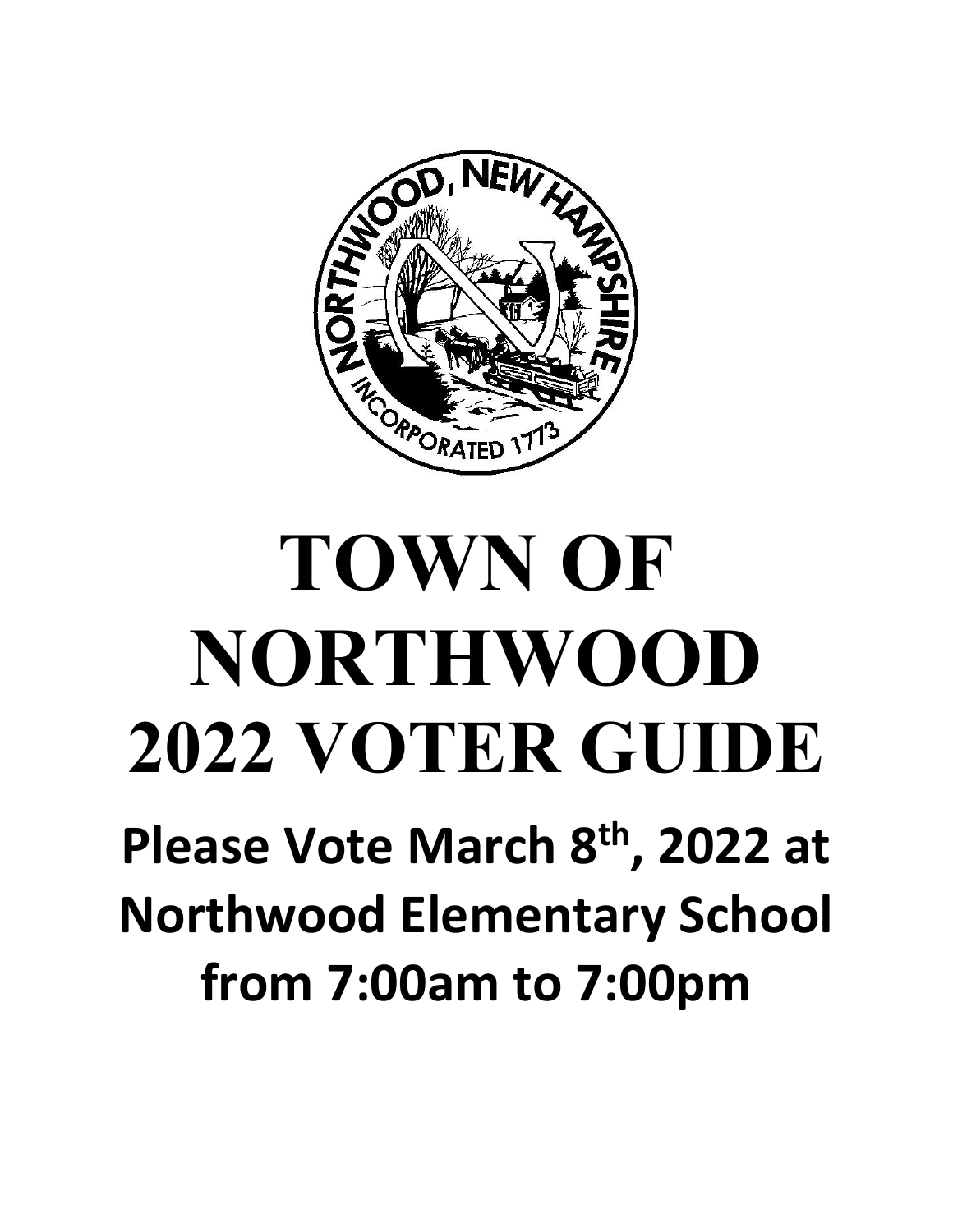#### **Article 1: Elections**

To choose all necessary officers for the ensuing year.

| Opening | <b>Position</b>                    | <b>Term</b> |
|---------|------------------------------------|-------------|
| (2)     | <b>Board of Selectman</b>          | 3 years     |
| (4)     | <b>Budget Committee</b>            | 3 years     |
| (1)     | <b>Budget Committee</b>            | 2 years     |
| (1)     | <b>Cemetery Trustees</b>           | 3 years     |
| (1)     | <b>Cemetery Trustees</b>           | 2 years     |
| (1)     | <b>Moderator</b>                   | 2 years     |
| (1)     | <b>Library Trustee</b>             | 3 years     |
| (2)     | <b>Planning Board</b>              | 3 years     |
| (1)     | <b>Police Commission</b>           | 3 years     |
| (1)     | <b>Trustees of the Trust Funds</b> | 3 years     |
| (1)     | <b>Supervisor of the Checklist</b> | 6 years     |

## **Article 2: Are you in favor of adoption of Amendment #1 as proposed by the Planning Board for the Northwood Development Ordinance as follows:**

To establish a new definition of Private Campsite as the use of property not within a campground or camping park for camping on a seasonal basis, to permit Private Campsites subject to certain performance criteria, and to establish the performance criteria that apply to this use, including requiring a camping permit from the building inspector, defining the "camping season" as April 15 to October 15, establishing rules for occupying private campsites both within and outside of "camping season", limiting the number of private campsites on the property, providing requirements for solid waste and sewerage disposal, and prohibiting the collection of fees for use of the private campsite?

#### **Article 3: Are you in favor of adoption of Amendment #2 as proposed by the Planning Board for the Northwood Development Ordinance as follows:**

Are you in favor of repealing Article II Self-Contained Camper Trailers from the Town of Northwood General Ordinances? Should Article 2 proposing an amendment to the Northwood Development Ordinance to regulate such uses fail, this article shall become null and void.

#### **Article 4: Operating Budget**

Page **2** of **10**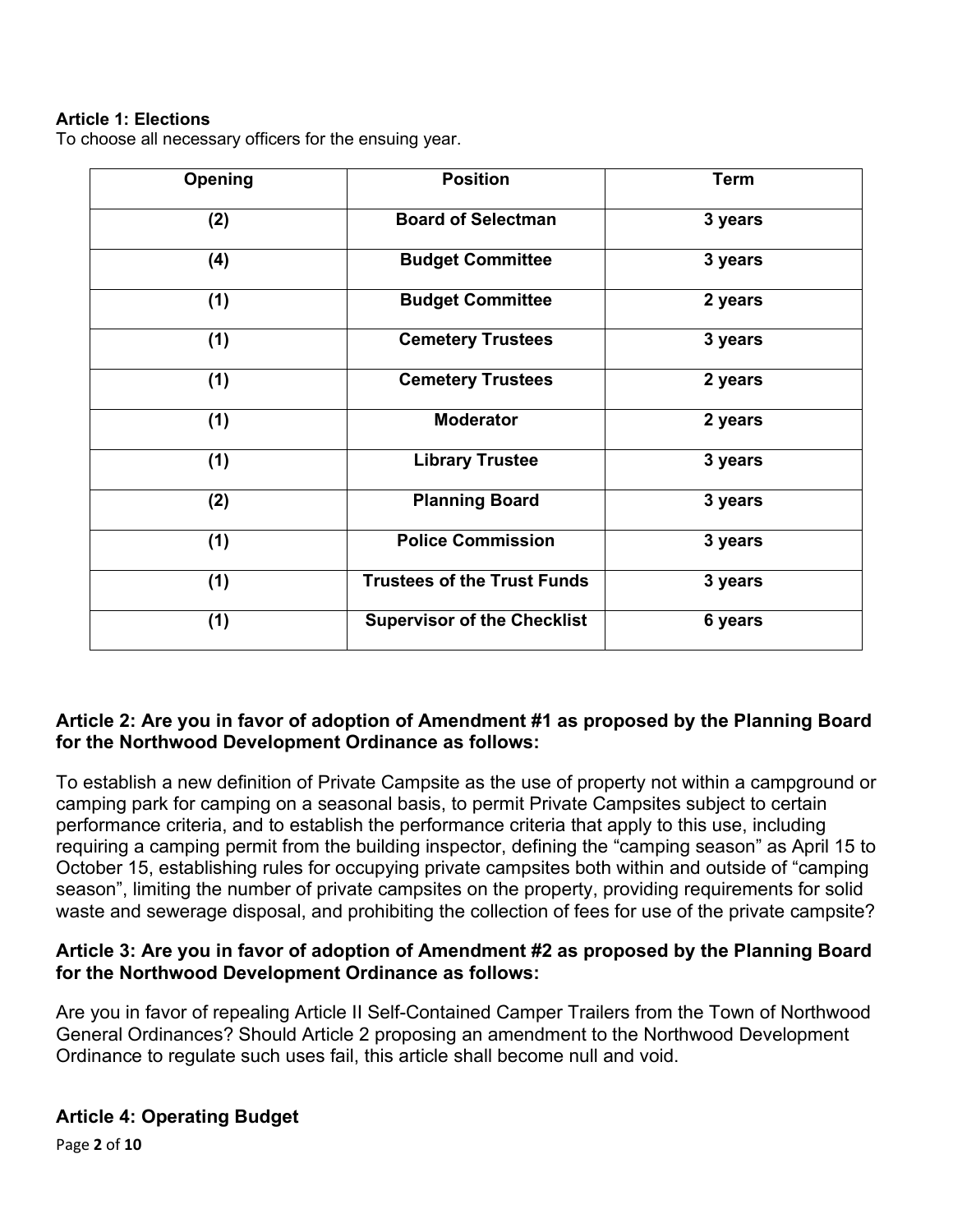Shall the Town raise and appropriate as an operating budget, not including appropriations by special warrant articles and other appropriations voted separately, the amounts set forth on the budget posted with the warrant or as amended by vote of the first session, for the purposes set forth therein, totaling **three million nine hundred ninety-eight thousand eight hundred sixty-four dollars (\$3,998,864).** Should this article be defeated, the default budget shall be **three million seven hundred thirty-four thousand ninety-eight dollars (\$3,734,098)** which is the same as last year, with certain adjustments required by previous action of the town or by law; or the governing body may hold one special meeting, in accordance with RSA 40:13, X and XVI, to take up the issue of a revised operating budget only. **(Tax Impact Net of estimated revenue \$3.30) (Majority vote required) (Recommended by the Board of Selectmen 5-0) (Not recommended by the Budget Committee 9/7)**

*The operating budget for the town contains operating funding for all departments and services. The 2022 budget is approximately 6.6% higher than the default budget approved in 2018 with certain adjustments. This budget is not recommended by a majority of the budget committee 9/7 and is recommended by all of the Selectmen. The difference between the budget committee's budget and the Select Board's is \$117,500. which reflects the cost of playing catch-up following three years of default budgets for items like the increase in benefit costs for town employees as well as increases in wages to be competitive in the workforce marketplace. There are also significant increases to solid waste disposal, changes in employee positions and additional hours for part-time firefighters and fulltime police officers.*

## **Article 5: HIGHWAY DUMP TRUCK PURCHASE**

To see if the Town will vote to raise and appropriate the sum of **one hundred twenty-six thousand Dollars (\$126,000)** for the purchase of a six-wheel dump truck with plow, wing and sander for the highway department and to authorize the withdrawal of **one hundred twenty-six thousand dollars (\$126,000)** from the Highway Equipment Capital Reserve Account. This purchase replaces the existing 2006 six-wheel dump truck. **(No Tax Impact) (Majority vote required) (Recommended by the Board of Selectmen 5-0) (Recommended by the Budget Committee 12-1)**

*As noted, this truck replaces the DPW's 2006 6-wheel dump truck with a slightly smaller 6-wheel truck which is used for summer and winter road maintenance. The price includes the cab and chassis, dump body, plow, wing and sander. The fact that there is no tax impact means for 2022 as we have been saving for this expense for the past several years to avoid the cost of financing this purchase.* 

## **Article 6: COMMUNICATIONS EQUIPMENT PURCHASE**

To see if the Town will raise and appropriate the sum of **thirty-three thousand dollars (\$33,000)** for the acquisition of communication equipment pursuant to the third and final year of the three-year Fire Department Mobile Communications Equipment Replacement Plan. The plan will replace all our portable and mobile radios over the three-year period. This purchase is in accordance with the Town's Capital Improvement Plan. Said amount to come from the unassigned fund balance as of December 31, 2021 **(Tax Impact \$0.) (Majority vote required) (Recommended by the Board of Selectmen 5-0) (Recommended by the Budget Committee 13-0)**

*This is the third and final year of a three plan to replace all outdated portable and mobile radios for the police and fire departments. Year one of the plan was funded in 2020. This purchase is in accordance with the Town's Capital Improvement Plan.*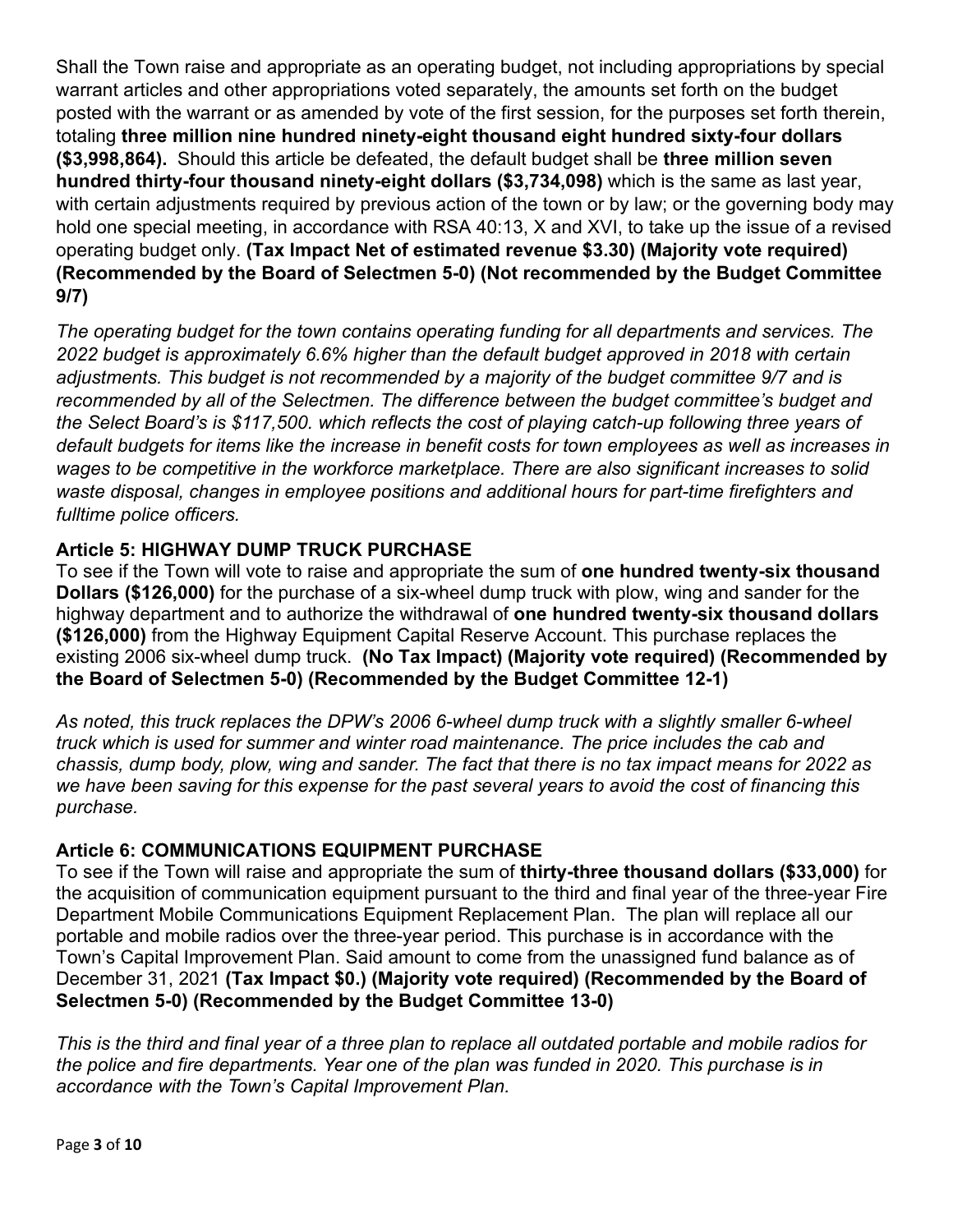## **Article 7: ROAD CONSTRUCTION/RESURFACING/PAVING AND DITCHING**

To see if the Town will vote to raise and appropriate the sum of **two hundred thousand dollars** (**\$200,000)** to be used for the construction, reconstruction, paving, and ditching and/or resurfacing of town roads**,** and the refurbishing of ditches and culverts. Proposed Town Road Projects including paving, shimming, crack sealing etc. on a portion of Bow St., Jenness Pond Rd., Old Pittsfield Rd., Old Turnpike Rd., and Ye Old Canterbury Rd. in accordance with the Town's 2022 road plan said amount to come from the unassigned fund balance as of December 31, 2021. **(Tax Impact \$0.00) (Majority vote required) (Recommended by the Board of Selectmen 4-0) (Recommended by the Budget committee 12-1)**

*These funds will enable the town to complete road projects including paving, shimming, crack sealing etc. on a portion of Bow St., Jenness Pond Rd., Old Pittsfield Rd., Old Turnpike Rd., and Ye Old Canterbury Rd in accordance with the Town's 2022 road plan.*

## **Article 8: RT 4 RECREATION COMPLEX IMPROVEMENTS**

To see if the Town will vote to raise and appropriate the sum of **twenty-seven thousand dollars (\$27,000)** to continue improvements to the recreation complex including but not limited to expansion of parking, improving drainage, ledge removal, loaming and seeding and general improvements to the existing fields. Said amount to come from the unassigned fund balance as of December 31, 2021. **(Tax Impact \$0.) (Majority vote required) (Recommended by the Board of Selectmen 5-0) (Recommended by the Budget committee 13-0)**

*This funding will provide for the additional construction work that will bring the facility closer to completion over the next few years which will allow for the full utilization of the complex for recreational activities.* 

## **Article 9: TOWN MASTER PLAN UPDATE**

To see if the Town will vote to raise and appropriate the sum of **eighteen thousand dollars (\$18,000)** to begin the updating of the Town's 2002 master plan. This sum will provide an update of the Vision and Land Use Chapters which are the required sections. Revisions to the master plan are recommended every 5 to 10 years. Said amount to come from taxation. **(Tax Impact \$0.03) (Majority vote required) (Recommended by the Board of Selectmen 5-0) (Recommended by the Budget committee 13-0)**

*As stated, our town master plan is overdue for updating and this funding will provide for updating the required sections over the next few years.* 

#### **Article 10: FIRE APPARATUS LEASE/PURCHASE PAYMENT**

To see if the Town will vote to raise and appropriate **fifty-two thousand two hundred thirty-seven dollars (\$52,237)** as the second payment on a 5-year lease/purchase agreement for a Tanker Truck with said funds to come from the Fire Rescue Vehicle Replacement Special Revenue Fund established for this purpose. If this article is defeated the vehicle must be returned and the town loses the \$300,000 down payment and the firstyear payment. **(No Tax Impact) (Majority vote required) (Recommended by the Board of Selectmen 5-0) (Recommended by the Budget Committee 13-0)**

*This purchase was approved by the voters in 2020 in accordance with the Town's Capital Improvement Plan. Based on historical ambulance revenues, it is anticipated that on-going lease payments could be made using the Special Revenue Fund. If this article is defeated the vehicle must be returned and the town loses the \$300,000 down payment it has committed to spend and the firstyear lease payment.* 

Page **4** of **10**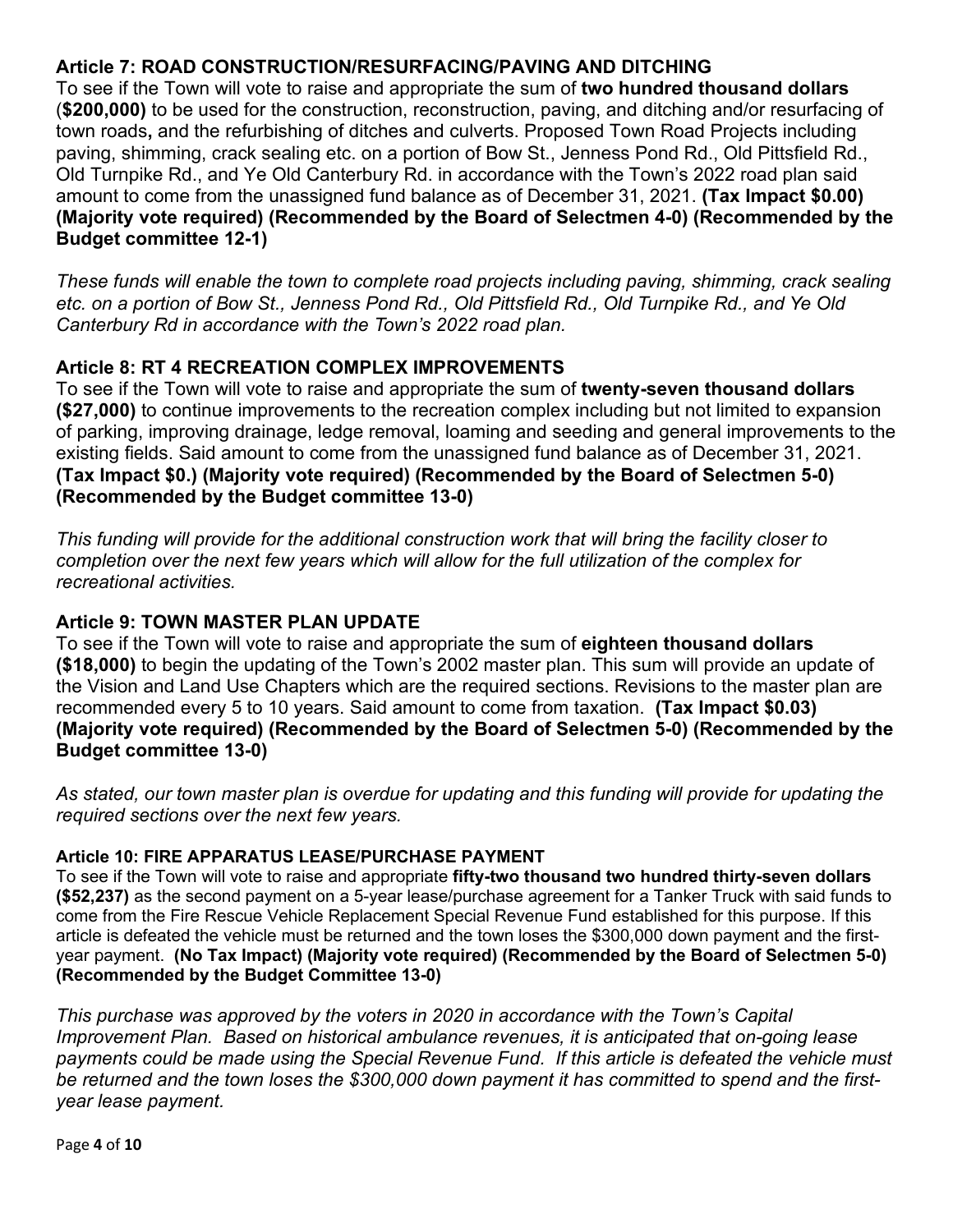#### **Article11: AMBULANCE LEASE PURCHASE PAYMENT**

To see if the Town will vote to raise and appropriate **twenty-six thousand two hundred twenty-five dollars (\$26,225)**, as the second payment on a 7-year lease/purchase agreement for an Ambulance with said funds to come from the Fire Rescue Vehicle Replacement Special Revenue Fund established for this purpose. If this article is defeated the vehicle must be returned and the town loses the \$100,000 down payment and the firstyear payment. **(No Tax Impact) (Majority vote required) (Recommended by the Board of Selectmen 5-0) (Recommended by the Budget Committee 13-0)**

*Based on historical ambulance revenues, it is anticipated that on-going lease payments could be made using the Special Revenue Fund. If this article is defeated the vehicle must be returned and the town loses the \$100,000 down payment it has spent on it and the first-year lease payment.*

## **Article 12: HIGHWAY DUMP TRUCK LEASE/PURCHASE**

To see if the Town will vote to raise and appropriate a sum of **twenty-six thousand four hundred thirty-nine dollars (\$26,439)** for the fourth-year lease payment of the seven-year lease/purchase agreement of a highway dump truck that was approved at the 2019 Town Meeting. If this is defeated the vehicle must be returned and the town loses all the money it has spent in prior years. **(Tax impact \$0.04) (Majority vote required) (Recommended by the Board of Selectmen 5-0) (Recommended by the Budget Committee 13-0)**

*This article is for the fourth payment of the 7-year lease/purchase of the town's highway dump truck purchased in 2019. If this is defeated the vehicle must be returned and the town loses all the money it has spent in prior years.*

## **Article 13: HIGHWAY DEPARTMENT BACKHOE LEASE/PURCHASE PAYMENT**

To see if the Town will vote to raise and appropriate the sum of **twenty thousand two hundred ninety-eight dollars (\$20,298)** for the fourth of five yearly payments for the lease/purchase of the backhoe. This lease agreement was approved in 2018 and does contain an escape clause so if the article is defeated the vehicle must be returned and all prior expenditures will be lost. **(Tax Impact \$0.03**) **(Majority vote required) (Recommended by the Board of Selectmen 5-0) (Recommended by the Budget Committee 13-0)**

*This article is for the fifth and final payment of the five-year lease/purchase of the town's highway backhoe purchased in 2018. If the article is defeated the equipment must be returned and all prior expenditures will be lost.*

## **Article 14: EXPENDABLE TRUST FUND DEPOSITS**

To see if the Town will vote to raise and appropriate the sum of **one hundred thirty- three thousand nine hundred fifty-four dollars (\$133,954)**, to be placed in the following existing expendable trust funds created under RSA 31:19 - a. These amounts represent the amount of user fees deposited in the general fund in 2021 for these purposes, and the appropriation shall be funded by the withdrawal of the sum from the unexpended fund balance as of December 31, 2021. Current balance as of December 31, 2021: Cable \$98,480 Transfer Station \$100,465, and Cemetery: \$59,800.

| Cable                        | <b>Transfer Station</b>      | <b>Cemetery</b>              |
|------------------------------|------------------------------|------------------------------|
| <b>Expendable Trust Fund</b> | <b>Expendable Trust Fund</b> | <b>Expendable Trust Fund</b> |
| \$33,546                     | \$97,208                     | \$3,200                      |

**(No Tax Impact) (Majority vote required) (Recommended by the Board of Selectmen 4-0) (Recommended by the Budget committee (14-0)**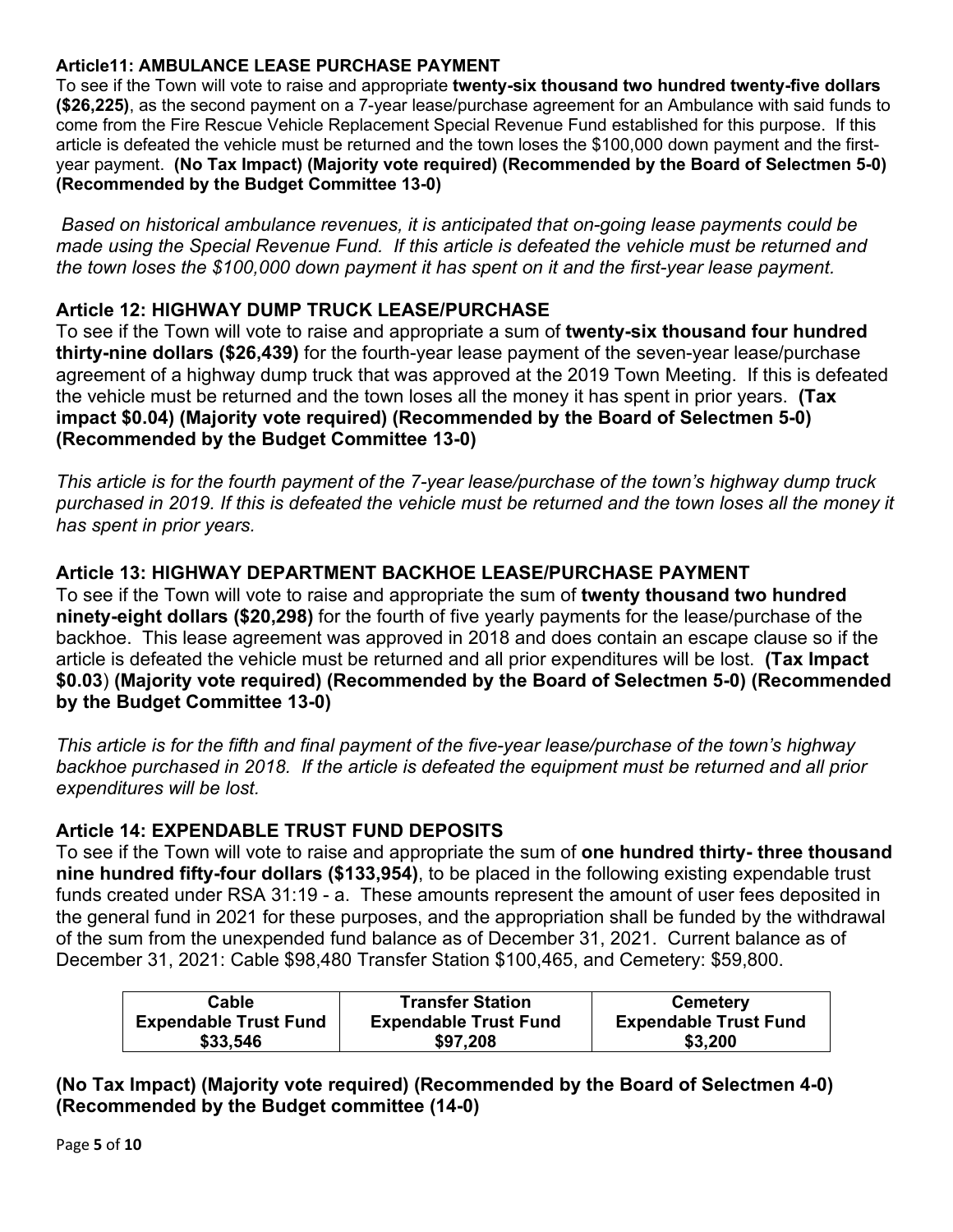*This article requests approval to deposit the 2021revenue from the above listed services into the expe ndable trust funds set up for their individual operation and maintenance.*

## **Article 15: VESTED BENEFIT EXPENDABLE TRUST FUND DEPOSIT**

To see if the Town will vote to raise and appropriate the sum of **ten thousand dollars (\$10,000)** to be added to the Benefit Vested Time Expendable Trust Fund previously established. Current balance as of December 31, 2021: \$30,419. **(Tax Impact \$0.02) (Majority vote required) (Recommended by the Board of Selectmen 5-0) (Recommended by the Budget Committee 13-0)**

*Vested Benefit Expendable Trust is for the accrued time earned by long term employees. When an employee leaves, their accrued time will get paid from the trust fund so as not to impact the operating budget. As of Dec. 31, 2021, the town's liability was approximately \$179,774.*

## **Article 16: HIGHWAY EQUIPMENT CAPITAL RESERVE FUND**

To see if the Town will vote to raise and appropriate the sum of **forty thousand dollars (\$40,000)** to be deposited into the previously established Highway Equipment Capital Reserve Fund. Said amount to come from the unassigned fund balance as of December 31, 2021. Current balance in this fund as of December 31, 2021: \$126,048. **(Tax Impact \$0.00) (Majority vote required) (Recommended by the Board of Selectmen 5-0) (Recommended by the Budget Committee 13-0)**

*This article deposits funds into the Highway Capital Reserve Fund. This fund is used for payment of equipment and/or down payments on vehicle leases and is intended to accrue until needed. This year we have proposed to use this fund to purchase a new dump truck in article 5 for cash which will avoid the cost of interest on a financed or leased purchase.* 

## **Article 17: POLICE EQUIPMENT CAPITAL RESERVE FUND**

To see if the Town will vote to raise and appropriate the sum of **six thousand dollars (\$6,000)** to be deposited into the previously established Police Equipment Capital Reserve Fund. Current balance in this fund as of December 31, 2021: \$23,148. **(Tax Impact \$0.01) (Majority vote required) (Recommended by the Board of Selectmen 5-0) (Recommended by the Budget Committee 13- 0)**

*This article deposits funds into the Police Equipment Capital Reserve Fund. This fund is used to offset costs to purchase police equipment which helps to minimize operating budget spikes.*

## **Article 18: LAGOON MAINTENANCE AND REPAIR EXPENDABLE TRUST FUND**

To see if the Town will vote to raise and appropriate the sum of **ten thousand eight hundred and seventy-five dollars (\$10,875).** to be placed in the Lagoon Maintenance and Repair Expendable Trust Fund and to fund this appropriation by authorizing the withdrawal of that amount from the Lagoon Special Revenue Fund held by the Northwood Treasurer. Current balance as of December 31, 2021: \$104,989 **(No Tax Impact) (Majority vote required) (Recommended by the Board of Selectmen (4-0) (Recommended by the Budget Committee (14-0)**

*This article is to allow the deposit of the lagoon user fees into the Lagoon Expendable Trust fund. These funds are used for state licensing and monitoring of the lagoon, as well as the fees for the consultant to do the required testing of the lagoon.*

## Page **6** of **10 Article 19: AQUATIC INVASIVE SPECIES PREVENTION EXPENDABLE TRUST FUND**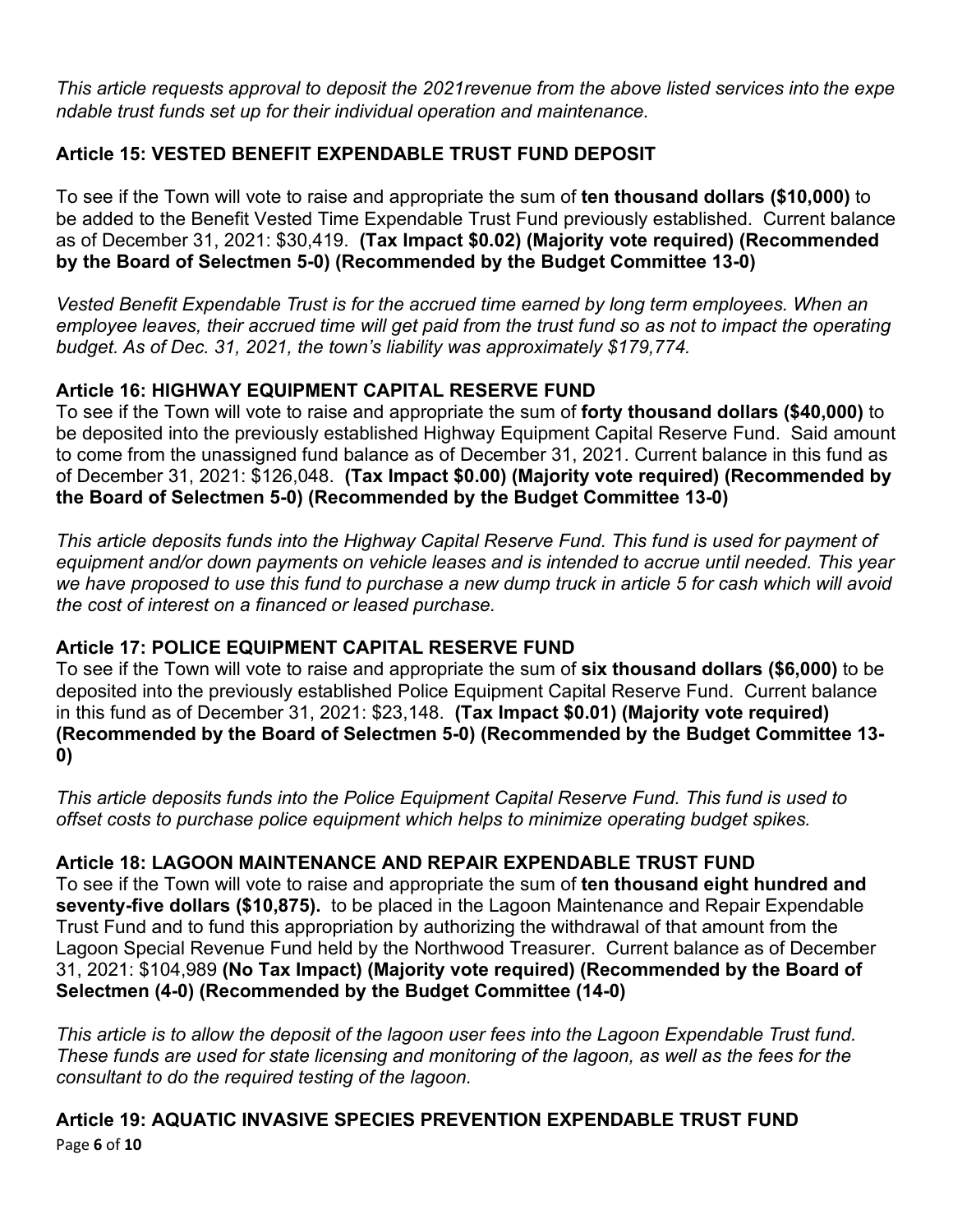To see if the Town will vote to raise and appropriate the sum of **seven thousand dollars (\$7,000)** to be deposited into the previously established Aquatic Invasive Species Prevention Expendable Trust Fund. Current balance in this fund as of December 31, 2021 is \$2,514. **(Tax Impact \$0.01) (Majority vote required) (Recommended by the Board of Selectmen 5-0) (Recommended by the Budget Committee 13-0)**

*This article deposits funds into an expendable trust fund used to help prevent invasive species from entering our lakes and ponds.*

## **Article 20: AQUATIC INVASIVE SPECIES TREATMENT AND CONTROL EXPENDABLE TRUST FUND**

To see if the Town will vote to raise and appropriate the sum of **twelve thousand dollars (\$12,000)**  to be deposited into the previously established Aquatic Invasive Species Treatment and Control Expendable Trust Fund. Current balance in this fund as of December 31, 2021 is \$302.00. **(Tax Impact \$0.02) (Majority vote required) (Recommended by the Board of Selectmen 5-0) (Recommended by the Budget Committee 13-0)**

*This article deposits funds into an expendable trust fund used to control and treat lakes and ponds that currently have an invasive species problem.* 

## **Article 21: TERRESTRIAL INVASIVE SPECIES EXPENDABLE TRUST FUND**

To see if the Town will vote to raise and appropriate the sum of **ten thousand (\$10,000)** to be deposited into the previously established Terrestrial Invasive Species Expendable Trust Fund. Current balance as of December 31, 2021 is \$4.00**. (Majority vote required) (Tax Impact \$0.01) (Recommended by the Board of Selectmen 5/0) (Recommended by the Budget Committee 13- 0)** 

*This article deposits funds into an expendable trust fund that will be used to control and treat invasive species on land such as the Emerald Ash Borer and Japanese Knotweed.*

## **Article 22: FACILITIES COMMITTEE EXPENDABLE TRUST DEPOSIT**

To see if the Town will vote to raise and appropriate the sum of **twenty-five thousand dollars (\$25,000)** to be deposited into the Facilities Committee Expendable Trust Fund previously established for the maintenance, improvement, repairs, and replacement of general government buildings including the Chesley Memorial Library. Said amount to come from the unassigned fund balance as of December 31, 2021. Current balance in this fund as of December 31, 2021: \$33,399. **(Tax Impact \$0) (Majority vote required) (Recommended by the Board of Selectmen 5-0) (Recommended by the Budget Committee 13-0)**

*This article deposits funds into the facilities expendable trust fund to fund current and future significant repairs, improvements and replacement of government buildings, including Chesley Memorial Library, when needed. In 2021 significant repairs were made to the town office building and the community hall totaling over \$31,000.*

## **Article 23: INFORMATION TECHNOLOGY CAPITAL RESERVE ACCOUNT**

To see if the Town will vote to raise and appropriate the sum of **fifteen thousand dollars (\$15,000)** to be deposited into the Information Technology Capital Reserve Fund for the maintenance and replacement of the Town's computer hardware and software programs. The balance in this fund as of December 31, 2021 is \$16,612. Said amount to come taxation. **(Tax Impact \$.02). Majority vote**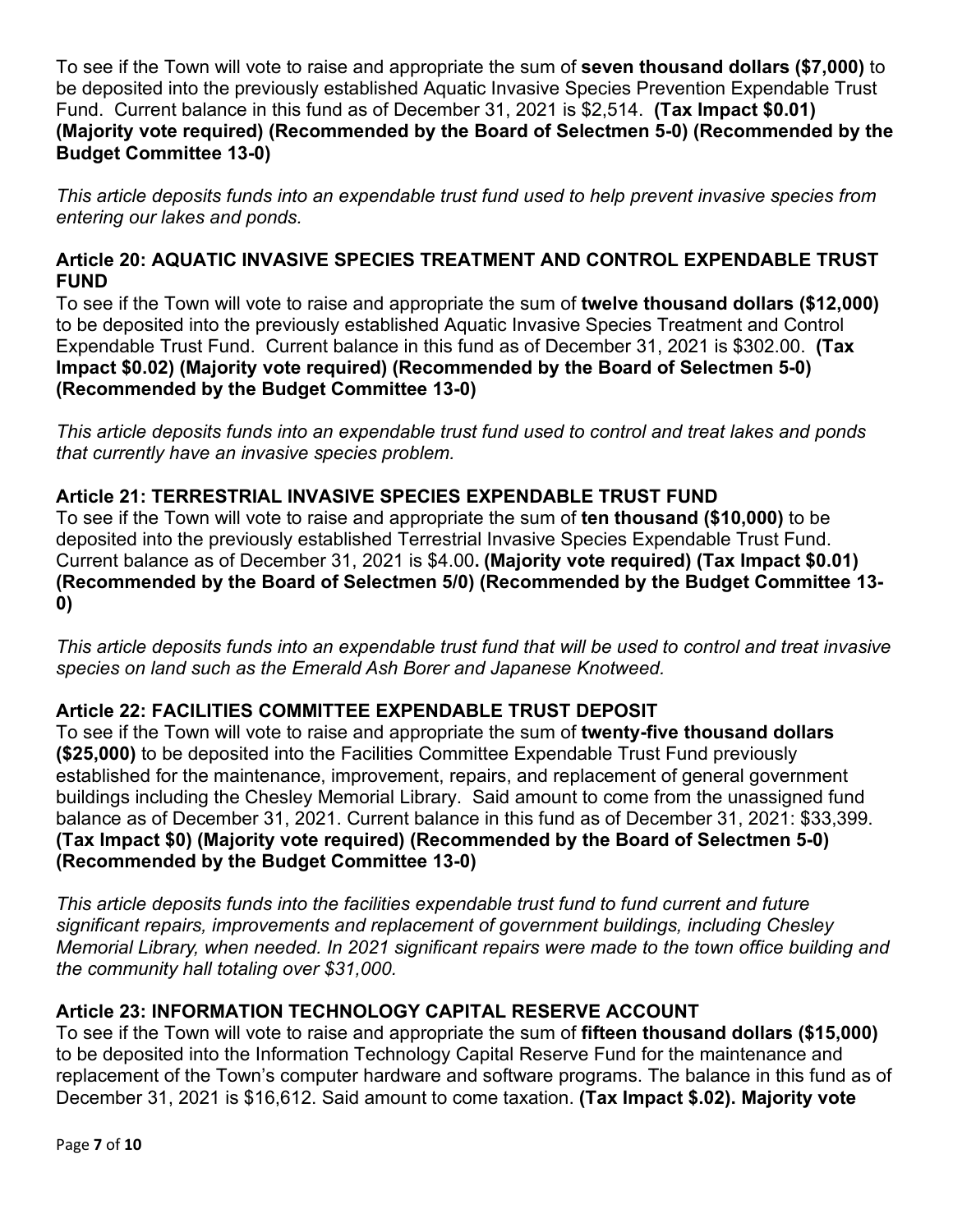## **required. (Recommend by the Board of Selectmen 5-0) (Recommended by the Budget Committee 13-0)**

*This fund provides for the management of annual upgrades to the Town's hardware equipment and software and prepares the Town to cover unforeseen emergency repairs and replacement of equipment and software without impacting the annual operating budgets. In 2021 a portion of this fund was used to purchase new fund accounting software for the Town.* 

## **Article 24: ROAD IMPROVEMENT EXPENDABLE TRUST FUND**

To see if the Town will vote to raise and appropriate the sum of **fifty thousand dollars (\$50,000)** to be deposited into the Roads Improvement Expendable Trust fund for improvements to Town roads including but not limited to paving, installing and replacing culverts, tree removal prior to road work, crack sealing, ditching, grading, and full reconstruction, etc. Said amount to come from the unassigned fund balance as of December 31, 2021. Said funds will be used for road improvement projects as outlined in the Town's 2022 Road Surface Management Plan and for emergency road repairs as they arise. The balance in this fund as of December 31, 2021, is \$150,076. **(No Tax Impact) (Recommended by the Board of Selectmen (5-0) (Recommended by the Budget Committee 13-0)** 

*The road improvement expendable trust fund supplements the annual appropriation from taxation which allows for additional road projects to be completed during financially difficult budget years. This*  fund also is available to cover the cost of unanticipated emergency road repairs without impacting the *scheduled capital projects or the operating budget.* 

## **Article 25: CABLE EXPENDABLE TRUST FUND AMENDMENT.**

To see if the Town will vote to expand the original intent of the Cable Expendable Trust Fund, which was established in 2000 to now include other means of improving the communications between the Towns boards, committees, and departments with the town's residents. In 2000, the principle means of communication between the town and its residents was through a community bulletin board on a cable channel. Voting for this article would allow the Town to use this fund for other means of communication between the Town and its residents such as but not limited to email communications, a sign at Town Hall, electronic newsletters, etc. The Board of Selectmen will remain the agents to expend such funds, as stated in the original warrant article. **2/3 vote required. (Recommended by the Board of Selectmen 5-0)**

*This article will allow the Selectmen the ability to better utilize the revenue received from the cable franchise fees by using the funds to expand and improve the communications with the community by more contemporary options available today including both virtual means and traditional means.* 

## **Article 26: NARROWS FIRE STATION PAVEMENT REPLACEMENT**

To see if the Town will vote to raise and appropriate the sum of **thirty-five thousand (\$35,000)** to reconstruct the subbase and repave all the existing paved areas at the Narrows fire station. Said amount to come from taxation. **(Tax Impact \$.05) (Recommended by the Board of Selectmen (5-0) (Recommended by the Budget Committee 13-0)** 

*This article provides funding to reconstruct the subsurface and surface of the paved area at the Narrows fire station which is badly in need of repair. The existing pavement may eventually damage the fire department vehicles and equipment.* 

Page **8** of **10**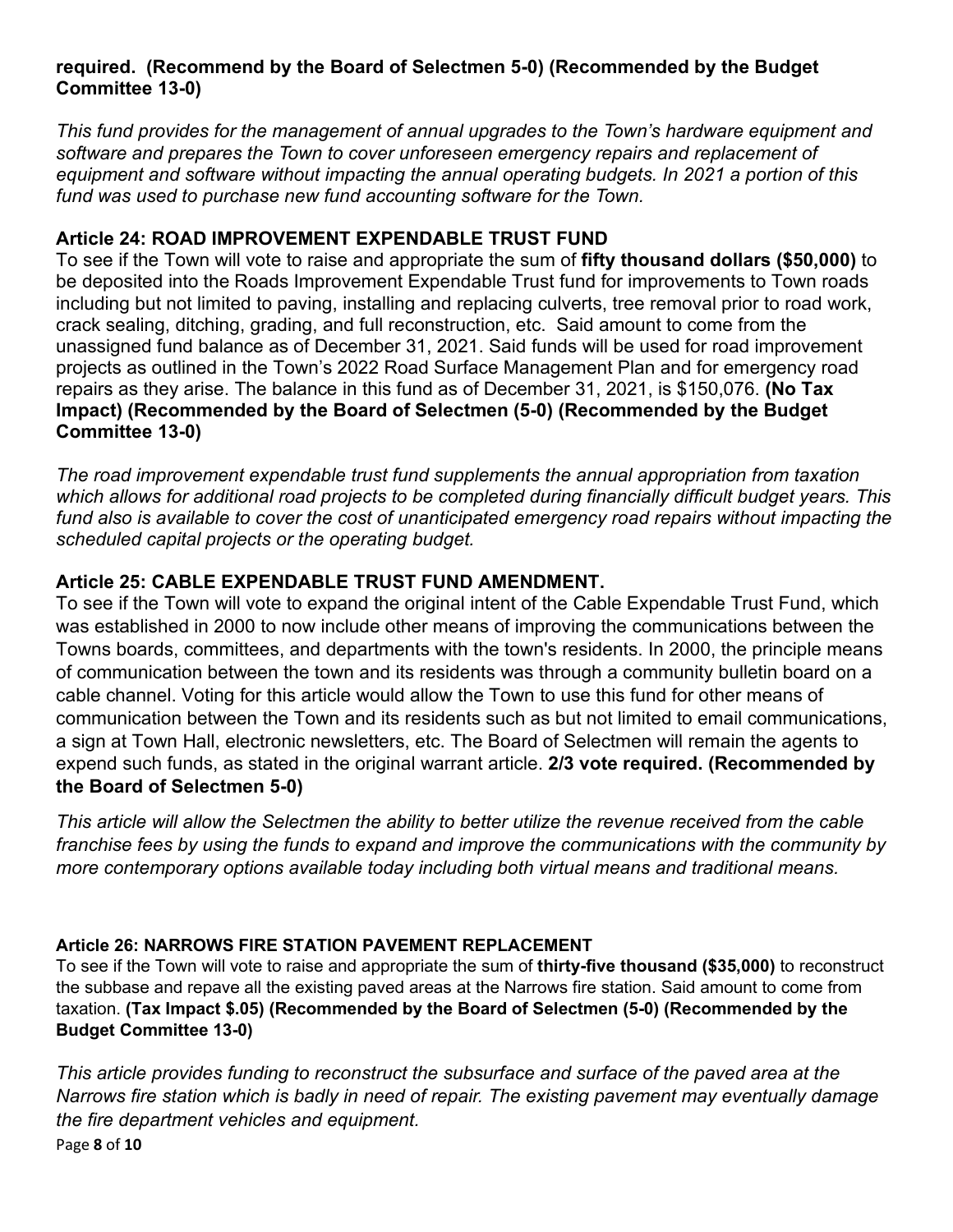**Article 27:** To see if the Town will vote, in the event of the proposed 2022 town budget not passing, to provide a onetime 2% COLA (cost of living adjustment) in 2022 for all "at-will" (non-contract) town employees and further to raise and appropriate \$41,816 to cover the salary and benefits-cost associated with the increase. **This article is by petition**. **(Tax Impact \$.06) (Recommended by the Board of Selectmen 4/0) (Recommended by the Budget Committee 14-0)**

**Article 28:** Shall we adopt the provisions of RSA 40:14-b, to delegate the determination of the default budget to the municipal budget committee which has been adopted under RSA 31:14? This will provide a check and balance to the default budget, by having the budget committee approve it, just as they do the regular budget. **This article by petition**.

**Article 29:** To see if the Town will vote to reduce the budget committee's elected membership, from a current membership level of twelve (12) elected members-at-large to a membership level of six (6) members-at-large. Presently, the budget committee is comprised of twelve (12) elected members-at-large; one appointed school district representative; one appointed selectmen representative; and three appointed village district representatives. No members-at-large will be elected following approval of this article until 2025, at which time two members-at-large will be elected each year for a term of three years, unless at any time the number of members-at-large is less than (6) six. This reduction of elected members-at-large is in compliance with NH RSA 32:15 Budget Committee Membership. **This article is by petition**.

**Article 30:** To see if the town will vote that any new additional full-time positions (not personnel), be approved by the town voters via a warrant article at the annual election. **This article is by petition**.

*The Select Board members believe approving this article would limit the Board's ability to manage the*  level of staffing which they, along with department heads, are the most knowledgeable when *determining the needs of Town departments.* 

**Article 31:** Shall the Town rescind the action taken at the 1987 Town Meeting establishing a Police Commission so that the authority over the police department shall revert to the Board of Selectmen. **This article is by petition.**

**Article 32:** To see if the Town will vote to require the Board of Selectmen to place the funding of all town vehicle purchases on the annual town warrant for approval by voters prior to any funds being expended for the purpose of vehicle acquisition, including either purchase or lease. **This article by petition.** 

*The Select Board members believe approving this article will limit their ability to provide for the needs of a department which may impact public safety and general services especially in the event when a town vehicle is taken out of service due to major repairs or is determined to be beyond repair from an accident.*